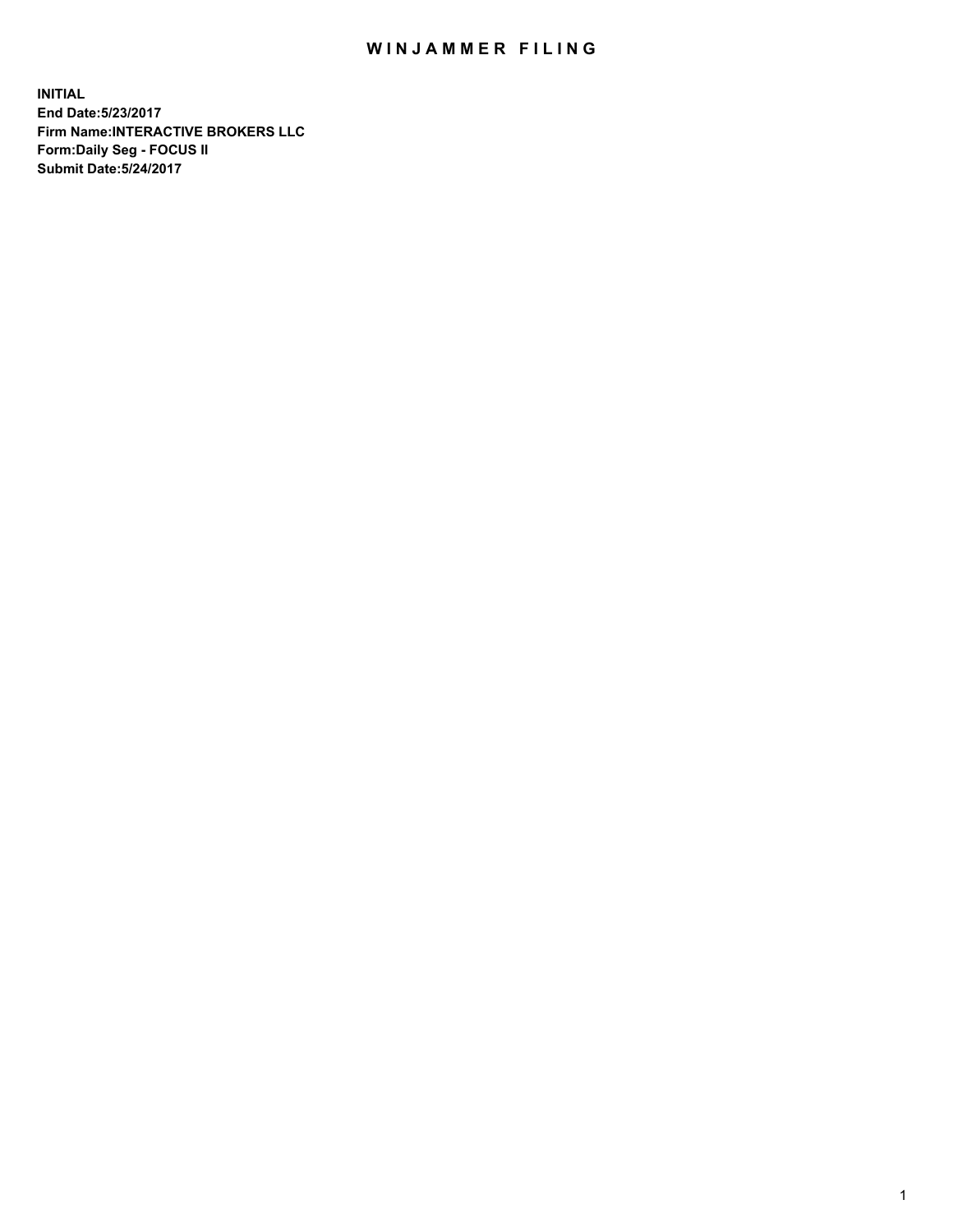## **INITIAL End Date:5/23/2017 Firm Name:INTERACTIVE BROKERS LLC Form:Daily Seg - FOCUS II Submit Date:5/24/2017 Daily Segregation - Cover Page**

| Name of Company<br><b>Contact Name</b><br><b>Contact Phone Number</b><br><b>Contact Email Address</b>                                                                                                                                                                                                                          | <b>INTERACTIVE BROKERS LLC</b><br>James Menicucci<br>203-618-8085<br>jmenicucci@interactivebrokers.c<br>om |
|--------------------------------------------------------------------------------------------------------------------------------------------------------------------------------------------------------------------------------------------------------------------------------------------------------------------------------|------------------------------------------------------------------------------------------------------------|
| FCM's Customer Segregated Funds Residual Interest Target (choose one):<br>a. Minimum dollar amount: ; or<br>b. Minimum percentage of customer segregated funds required:%; or<br>c. Dollar amount range between: and; or<br>d. Percentage range of customer segregated funds required between:% and%.                          | $\overline{\mathbf{0}}$<br>0<br>155,000,000 245,000,000<br>0 <sub>0</sub>                                  |
| FCM's Customer Secured Amount Funds Residual Interest Target (choose one):<br>a. Minimum dollar amount: ; or<br>b. Minimum percentage of customer secured funds required:%; or<br>c. Dollar amount range between: and; or<br>d. Percentage range of customer secured funds required between:% and%.                            | $\overline{\mathbf{0}}$<br>$\overline{\mathbf{0}}$<br>80,000,000 120,000,000<br>00                         |
| FCM's Cleared Swaps Customer Collateral Residual Interest Target (choose one):<br>a. Minimum dollar amount: ; or<br>b. Minimum percentage of cleared swaps customer collateral required:% ; or<br>c. Dollar amount range between: and; or<br>d. Percentage range of cleared swaps customer collateral required between:% and%. | $\overline{\mathbf{0}}$<br>$\overline{\mathbf{0}}$<br>0 <sub>0</sub><br><u>00</u>                          |

Attach supporting documents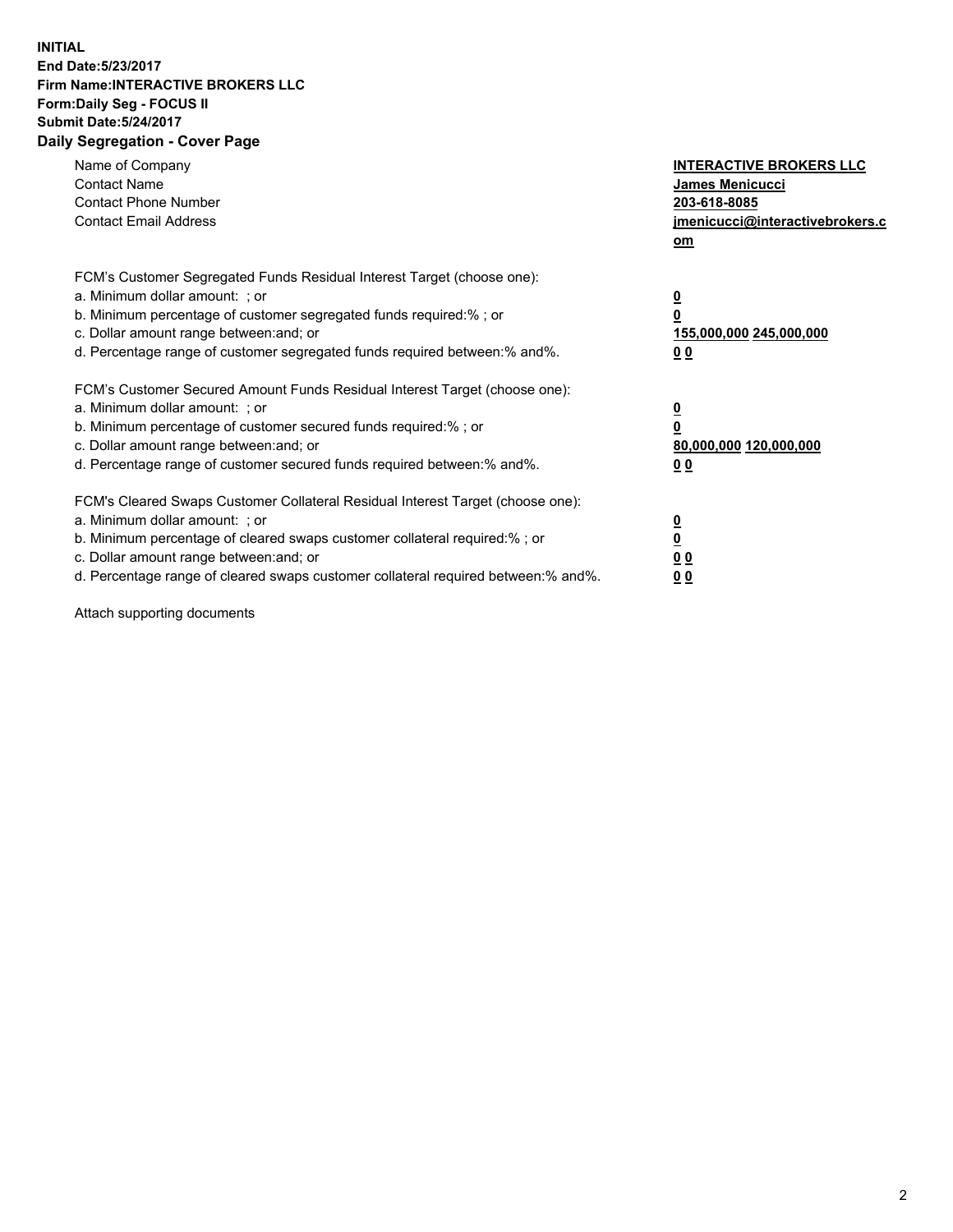## **INITIAL End Date:5/23/2017 Firm Name:INTERACTIVE BROKERS LLC Form:Daily Seg - FOCUS II Submit Date:5/24/2017 Daily Segregation - Secured Amounts**

|     | Dany Ocgregation - Oceanea Annoanta                                                                        |                                  |
|-----|------------------------------------------------------------------------------------------------------------|----------------------------------|
|     | Foreign Futures and Foreign Options Secured Amounts                                                        |                                  |
|     | Amount required to be set aside pursuant to law, rule or regulation of a foreign                           | $0$ [7305]                       |
|     | government or a rule of a self-regulatory organization authorized thereunder                               |                                  |
| 1.  | Net ledger balance - Foreign Futures and Foreign Option Trading - All Customers                            |                                  |
|     | A. Cash                                                                                                    | 337,919,177 [7315]               |
|     | B. Securities (at market)                                                                                  | 0 [7317]                         |
| 2.  | Net unrealized profit (loss) in open futures contracts traded on a foreign board of trade                  | 2,428,082 [7325]                 |
| 3.  | Exchange traded options                                                                                    |                                  |
|     | a. Market value of open option contracts purchased on a foreign board of trade                             | 43,881 [7335]                    |
|     | b. Market value of open contracts granted (sold) on a foreign board of trade                               | $-20,686$ [7337]                 |
| 4.  | Net equity (deficit) (add lines 1.2. and 3.)                                                               | 340,370,454 [7345]               |
| 5.  | Account liquidating to a deficit and account with a debit balances - gross amount                          | 6,802 [7351]                     |
|     | Less: amount offset by customer owned securities                                                           | 0 [7352] 6,802 [7354]            |
| 6.  | Amount required to be set aside as the secured amount - Net Liquidating Equity                             | 340, 377, 256 [7355]             |
|     | Method (add lines 4 and 5)                                                                                 |                                  |
| 7.  | Greater of amount required to be set aside pursuant to foreign jurisdiction (above) or line                | 340,377,256 [7360]               |
|     | 6.                                                                                                         |                                  |
|     | FUNDS DEPOSITED IN SEPARATE REGULATION 30.7 ACCOUNTS                                                       |                                  |
| 1.  | Cash in banks                                                                                              |                                  |
|     | A. Banks located in the United States                                                                      | 56,576,125 [7500]                |
|     | B. Other banks qualified under Regulation 30.7                                                             | 0 [7520] 56,576,125 [7530]       |
| 2.  | Securities                                                                                                 |                                  |
|     | A. In safekeeping with banks located in the United States                                                  | 325,692,835 [7540]               |
|     | B. In safekeeping with other banks qualified under Regulation 30.7                                         | 0 [7560] 325,692,835 [7570]      |
| 3.  | Equities with registered futures commission merchants                                                      |                                  |
|     | A. Cash                                                                                                    | $0$ [7580]                       |
|     | <b>B.</b> Securities                                                                                       | $0$ [7590]                       |
|     | C. Unrealized gain (loss) on open futures contracts                                                        | $0$ [7600]                       |
|     | D. Value of long option contracts                                                                          | $0$ [7610]                       |
|     | E. Value of short option contracts                                                                         | 0 [7615] 0 [7620]                |
| 4.  | Amounts held by clearing organizations of foreign boards of trade                                          |                                  |
|     | A. Cash                                                                                                    | $0$ [7640]                       |
|     | <b>B.</b> Securities                                                                                       | $0$ [7650]                       |
|     | C. Amount due to (from) clearing organization - daily variation                                            | $0$ [7660]                       |
|     | D. Value of long option contracts                                                                          | $0$ [7670]                       |
|     | E. Value of short option contracts                                                                         | 0 [7675] 0 [7680]                |
| 5.  | Amounts held by members of foreign boards of trade                                                         |                                  |
|     | A. Cash                                                                                                    | 88,587,391 [7700]                |
|     | <b>B.</b> Securities                                                                                       | $0$ [7710]                       |
|     | C. Unrealized gain (loss) on open futures contracts                                                        | $-2,258,690$ [7720]              |
|     | D. Value of long option contracts                                                                          | 43,881 [7730]                    |
|     | E. Value of short option contracts                                                                         | -20,686 [7735] 86,351,896 [7740] |
| 6.  | Amounts with other depositories designated by a foreign board of trade                                     | 0 [7760]                         |
| 7.  | Segregated funds on hand                                                                                   | $0$ [7765]                       |
| 8.  | Total funds in separate section 30.7 accounts                                                              | 468,620,856 [7770]               |
| 9.  | Excess (deficiency) Set Aside for Secured Amount (subtract line 7 Secured Statement<br>Page 1 from Line 8) | 128,243,600 [7380]               |
| 10. | Management Target Amount for Excess funds in separate section 30.7 accounts                                | 80,000,000 [7780]                |
| 11. | Excess (deficiency) funds in separate 30.7 accounts over (under) Management Target                         | 48,243,600 [7785]                |
|     |                                                                                                            |                                  |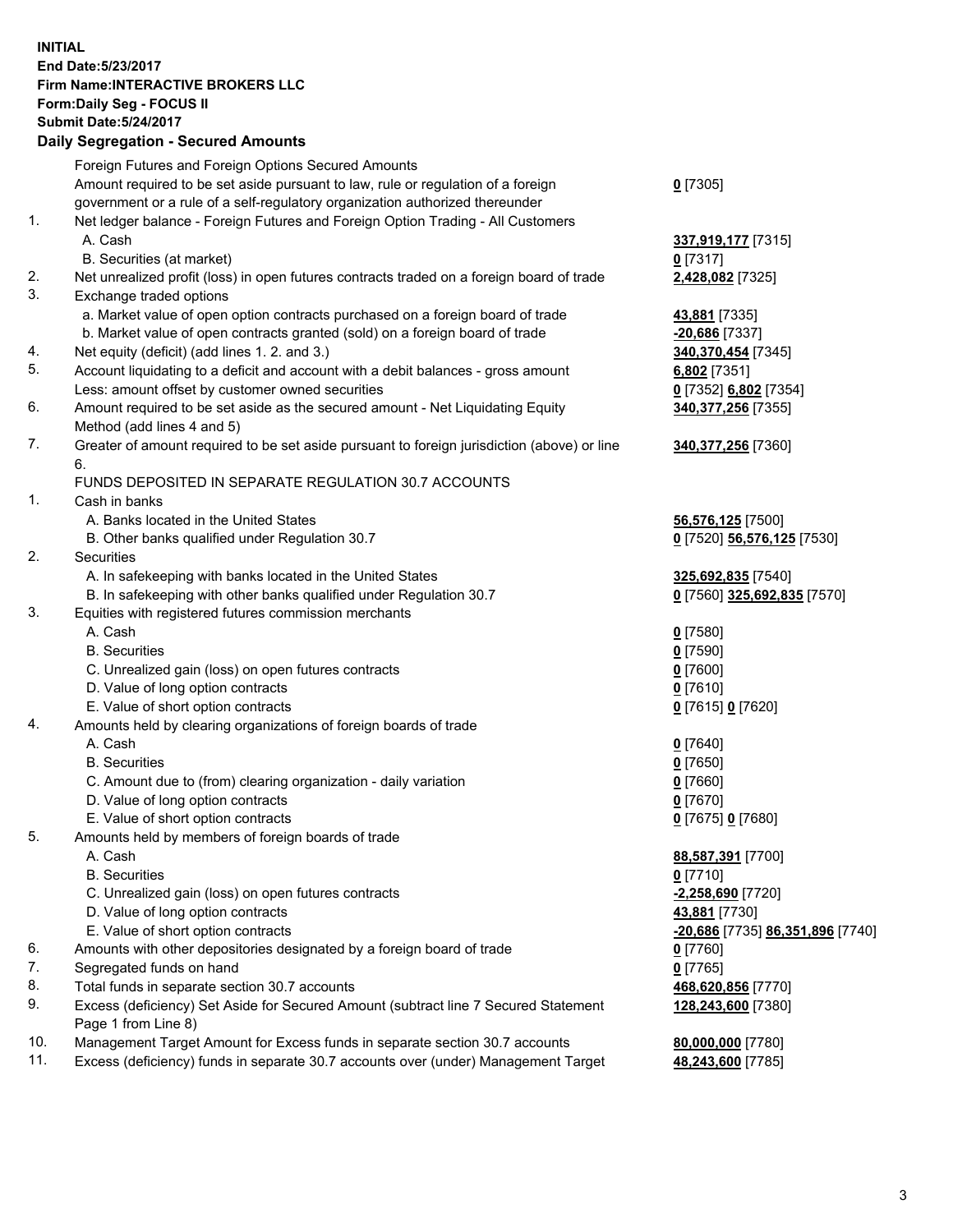**INITIAL End Date:5/23/2017 Firm Name:INTERACTIVE BROKERS LLC Form:Daily Seg - FOCUS II Submit Date:5/24/2017 Daily Segregation - Segregation Statement** SEGREGATION REQUIREMENTS(Section 4d(2) of the CEAct) 1. Net ledger balance A. Cash **3,925,858,768** [7010] B. Securities (at market) **0** [7020] 2. Net unrealized profit (loss) in open futures contracts traded on a contract market **-75,426,159** [7030] 3. Exchange traded options A. Add market value of open option contracts purchased on a contract market **227,085,081** [7032] B. Deduct market value of open option contracts granted (sold) on a contract market **-311,348,222** [7033] 4. Net equity (deficit) (add lines 1, 2 and 3) **3,766,169,468** [7040] 5. Accounts liquidating to a deficit and accounts with debit balances - gross amount **216,557** [7045] Less: amount offset by customer securities **0** [7047] **216,557** [7050] 6. Amount required to be segregated (add lines 4 and 5) **3,766,386,025** [7060] FUNDS IN SEGREGATED ACCOUNTS 7. Deposited in segregated funds bank accounts A. Cash **455,580,199** [7070] B. Securities representing investments of customers' funds (at market) **2,282,510,195** [7080] C. Securities held for particular customers or option customers in lieu of cash (at market) **0** [7090] 8. Margins on deposit with derivatives clearing organizations of contract markets A. Cash **25,257,365** [7100] B. Securities representing investments of customers' funds (at market) **1,290,385,609** [7110] C. Securities held for particular customers or option customers in lieu of cash (at market) **0** [7120] 9. Net settlement from (to) derivatives clearing organizations of contract markets **-4,050,890** [7130] 10. Exchange traded options A. Value of open long option contracts **227,081,759** [7132] B. Value of open short option contracts **-311,340,780** [7133] 11. Net equities with other FCMs A. Net liquidating equity **0** [7140] B. Securities representing investments of customers' funds (at market) **0** [7160] C. Securities held for particular customers or option customers in lieu of cash (at market) **0** [7170] 12. Segregated funds on hand **0** [7150] 13. Total amount in segregation (add lines 7 through 12) **3,965,423,457** [7180] 14. Excess (deficiency) funds in segregation (subtract line 6 from line 13) **199,037,432** [7190] 15. Management Target Amount for Excess funds in segregation **155,000,000** [7194] **44,037,432** [7198]

16. Excess (deficiency) funds in segregation over (under) Management Target Amount Excess